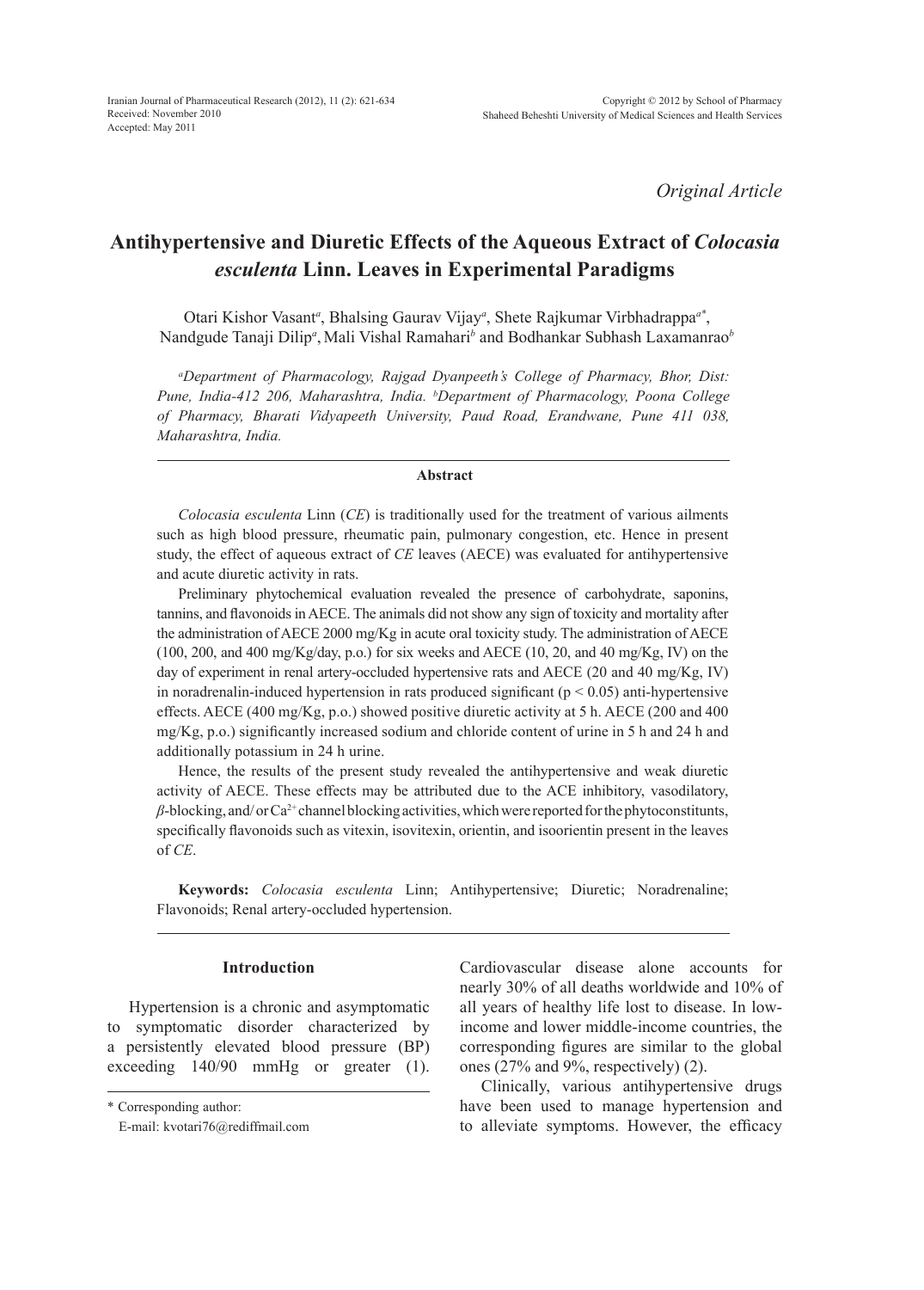of these drugs is only 40-60% and usually two or more antihypertensive drugs from different categories are needed to be combined to achieve the optimal results and thus, this ultimately increases the cost of treatment and side effects (3). The frequent side effects of synthetic antihypertensive drugs includes dry mouth, dizziness, visual disorders, headache, cough, emotional distress, gastrointestinal disturbance, peripheral circulatory symptoms like cold hands and feet, swollen ankles, *etc.* (4, 5). These distressing side effects can lead to noncompliance and adversely affects health-related quality of life. Therefore, the search for natural, cheaper and non-toxic compound is become necessary (6-8).

Herbal medicines have been commonly used and remain so instead of synthetic drugs because of their possible fewer side effects (9). Most people in the rural areas of the world depend largely on herbs for the treatment of several ailments since the medicinal herbs constitute indispensable components of traditional medicine practice due to the low cost, easy access and ancestral experience (10).

Taro is the common name for edible aroids which are important staple foods in many parts of the world, particularly in Asia and the Pacific Islands. Within the family Araceae, there is one ''true taro'', namely *Colocasia esculenta*  Linn (*CE*) (11). Extract of *CE* leaves has been traditionally used for the treatment of various ailments in Ayurveda and Unani medicine. *CE* is traditionally used in various diseases such as high BP, hepatic disorder, rheumatic pain, pulmonary congestion, ulcer *etc*. The *CE* has been reported for anti-inflammatory (12), hypolipidemic (13), anti-cancer (14), antioxidant (15), and antibacterial (16) activities.

The leaves of *Colocasia eulenta* contains flavonoids such as vitexin, isovitexin, orientin, isoorientin, schaftoside, isoschaftoside (15), luteolin, apigenin (17), vitamins A, B, and C, thiamine riboflavin, niacin, oxalic acid (16), and minerals such as magnesium, calcium, phosphorus, sodium, potassium, iron, zinc, copper, and boron (18, 19). Some of these phytoconstituents are reported for ACE inhibitor (20), hypotensive, anti-inflammatory, and antispasmodic (21), vasodilatory (22), and  $\beta$ -blocking, Ca<sup>2+</sup> channel blocking, and diuretic activity (23).

However, the pharmacological or clinical studies for antihypertensive and diuretic property of *CE* leaves have not yet been reported. Hence, the present research was undertaken to evaluate the antihypertensive and diuretic activity of aqueous extract of *CE* leaves.

## **Experimental**

*Collection and identification of plant material* The leaves of *Colocasia esculenta* were collected from Bhor region (Dist. Pune, Maharashtra, India) in December 2009. The plant specimen was authenticated and herbarium was deposited at Botanical Survey of India, Pune, India (BSI/WRC/Tech/2010/592).

## *Preparation of aqueous extract of Colocasia esculenta leaves (AECE)*

The leaves were dried under the shade and powdered using a grinder mixer. The powdered material (1000 g) was socked in cold distilled water for 72 h and then filtered. The obtained filtrate was evaporated on water bath to obtain the solid reddish colored dry mass of 26 g (2.60 % w/w). The extract was then preserved in the desiccators (24, 25).

# *Drug and Chemicals*

(Himedia Laboratories Pvt. Ltd., India); Heparin (Merlin Pharma Pvt. Ltd., India); Captopril (Aciten® dispersible tablet 25 mg, Tridoss Laboratories Pvt. Ltd., India); Noradrenaline (Adrenor® injection 2 mg, Samarth Life sciences Pvt. Ltd., India); Hydrochlorothiazide (Aquazide® tablet 12.5 mg, Ajanta Pharmaceuticals Pvt. Ltd., India.); Urea (Research Lab, India); Electrolyte estimation kit (Coral Clinical Systems, India) and all the chemicals of analytical grade were purchased from local vendors from Pune, India.

## *Preparation of drug solution*

AECE, Aciten® tablet, and Aquazide® tablet were powder triturated and suspended in 0.5% CMC in distilled water. Adrenor® injection was diluted with distilled water. Urea was powder triturated and dissolved in distilled water. All solutions were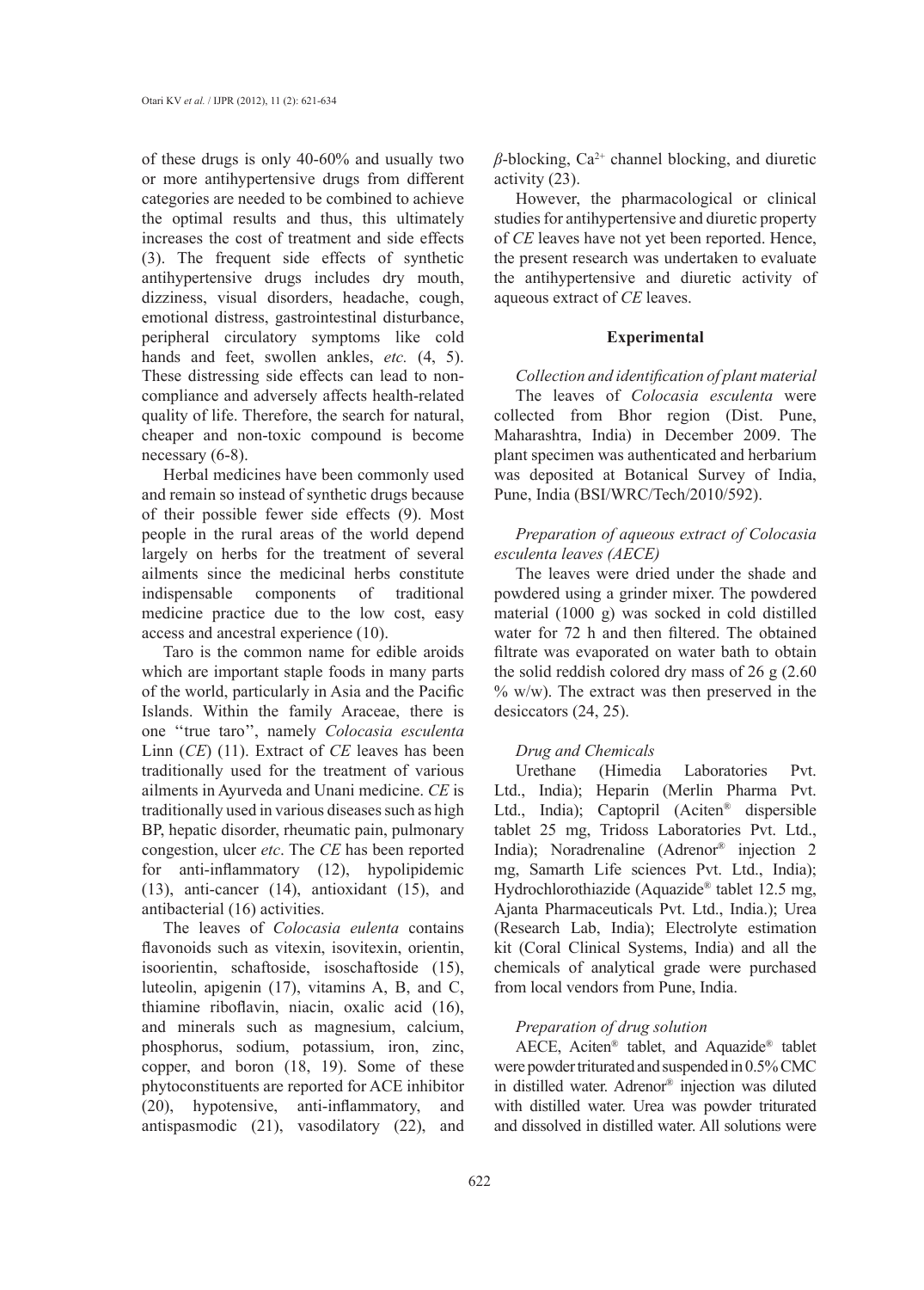prepared freshly and stored in glass bottles.

*Animals*

Adult Swiss albino female mice (20-30 g) used for acute oral toxicity (AOT) study and adult male Wistar rats (200-250 g) (Grade II) used for the other studies were procured from National Toxicology Center, Pune, India. Animals were housed in groups of 5-6 in standard polypropylene cages with wire mesh top at standard environmental condition at temperature of  $25 \pm$ 2ºC and relative humidity of 45-55% under 12 h: 12 h light:dark cycle in the institutional animal house. Animals had free access to standard pellet rodent diet (Lipton India Ltd.; Mumbai, India) and water was provided *ad libitum*. All experiments were carried out between 08:00 to 16:00. The experimental protocol was approved by the Institutional Animal Ethics Committee of Rajgad Dnyanpeeth's College of Pharmacy, Bhor, Dist. Pune, India (RDCOP/IAEC/10/03).

*Preliminary phytochemical evaluation of AECE*

AECE was subjected for the qualitative analysis by using the standard phytochemical tests to evaluate the presence of various phytoconstituents (24).

#### *Acute oral toxicity study (AOT)*

Healthy adult Swiss female mice (20-30 g) were subjected to AOT studies as per Organization for Economic Co-operation and Development (OECD) guidelines 2001 (AOT-423). Animals were observed individually after dosing at least once during the first 30 min, periodically during the first 24 h, with special attention given during the first 4 h, and daily thereafter, for a total of 14 days. The changes in skin, fur, eyes, mucous membranes, respiratory, circulatory, autonomic, central nervous system, somatomotor activity and behaviour pattern were noted (26).

*Effect of AECE in renal artery-occluded hypertensive rats*

## *Experimental design*

Male Wistar rats (200-250 g) were randomly divided into six groups  $(n = 6)$  and treated as follows:

Normal control group: distilled water (10 mL/Kg, p.o.); occluded control group: distilled water (10 mL/Kg/p.o.); captopril 1: captopril (1 mg/Kg, IV) on day of experiment; AECE 100, 200, and 400 groups: AECE (100, 200, and 400 mg/Kg/day, p.o.) for 6 weeks and AECE  $(10, 20,$  and  $40 \text{ mg/Kg}$ , IV) on the day of experiment respectively.

Twenty-four h after the last treatment, animals were anaesthetized by urethane (1.25 g/Kg, IP). A small incision was given on the left side of the peritoneal cavity of animal to expose the left kidney. The renal artery was occluded for 4 h by using renal bulldog clamp. The jugular vein was cannulated for the drug treatments. The carotid artery was cannulated and connected to the POWER LAB (8/30, AD Instruments, Australia) through the pressure transducer. After the stabilization of BP, the renal bulldog clamp was removed, BP was stabilised for 10 min, and immediately respective treatments were given through the jugular vein.

The parameters like BP, systolic BP (SBP), diastolic BP (DBP) and mean arterial BP (MABP) were recorded for each animal after (AKR) and before (BKR) the removal of renal bulldog clamp, and at 15, 30, 45, and 60 min after the IV treatments. All the parameters for normal control group were recorded without clamping the renal artery (25, 27, 28).

## *Effect of AECE on noradrenaline-induced hypertension in rats*

#### *Experimental design*

Male Wistar rats (200-250 g) were randomly divided into five groups  $(n = 6)$  and treated as follows:

Normal control group: distilled water (1 mL/ Kg, IV); NA (noradrenaline) group: distilled water (1 mL/Kg, IV); AECE 10, 20, and 40 groups: AECE (10, 20, and 40 mg/Kg, IV) on the day of experiment respectively. Animals were anaesthetized using urethane (1.25 g/ Kg, IP). The jugular vein was cannulated for the drug treatments. The carotid artery was cannulated and connected to the POWER LAB (8/30, AD Instruments, Australia) through the pressure transducer. To the animals from all groups, except normal control group, noradrenaline (1 μg/Kg, IV) was administered through jugular vein for the induction of hypertension. Then, after the stabilisation of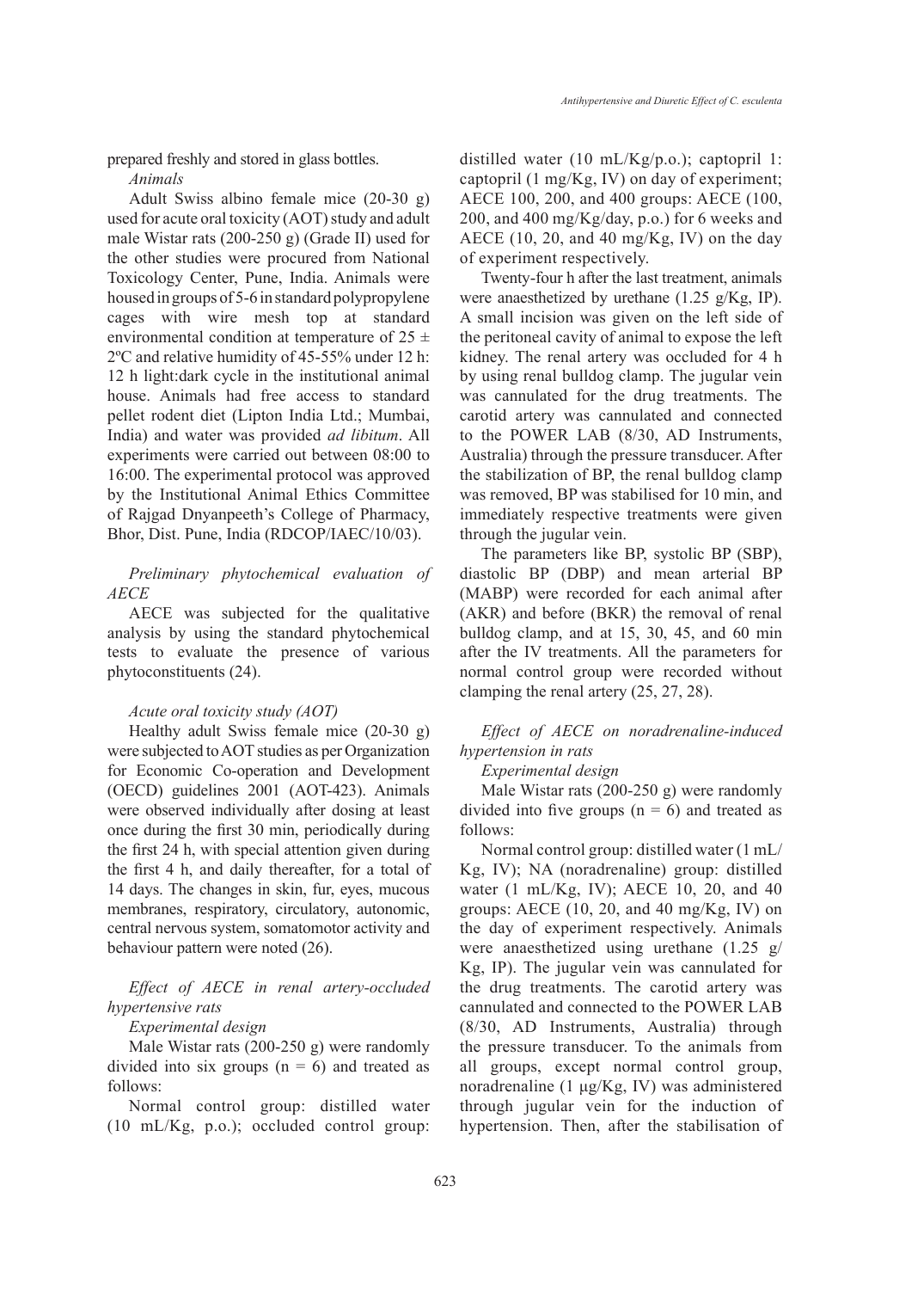

**Figure 1.** Effect of AECE on BP in renal artery-occluded hypertensive rats. Values are expressed as mean  $\pm$  SEM (n = 6).  $p < 0.05$  as compared with normal control (Student t-test), \* p < 0.05 as compared with occluded control (one-way ANOVA followed by Dunnett's test).

BP for 10 min, the respective treatments were given. The parameters like BP, SBP, DBP, and MABP were recorded for each animal after stabilisation of BP (STB) and at 15, 30, 45, and 60 min after the IV treatments (29, 30).

## *Acute diuretic activity of AECE in rats Experimental design*

Male Wistar rats (200-250 g) were randomly divided into six groups  $(n = 6)$  and treated as follows:

Fifteen h prior to the experiment, food and water was withdrawn. Normal control group: distilled water (10 mL/Kg, p.o.); Urea group: urea (1 g/ Kg, p.o.); HTZ group: hydrochlorothiazide (1 mg/ Kg, p.o.); AECE 100, 200, and 400 groups: AECE (100, 200, and 400 mg/Kg, p.o.) respectively. Additionally, normal saline  $(5 \text{ mL}/100 \text{ g}, \text{ p.o.})$ was given by gavage to the animals from all treatment groups. Three animals per group were placed in metabolic cages provided with a wire mesh bottom and a funnel to collect the urine.

*Estimations of urine volume, sodium, potassium, chloride content of urine and Lipschitz values*

Urine volume excreted per 100 g body weight was calculated for each group and Lipschitz value, the ratio of T/U, where T was the response of the treatment group and U that of urea treatment was calculated. Indices of 1.0 and more were regarded as a positive effect. With potent diuretics, Lipschitz-value of 2.0 and more can be found. Calculating this index for the 24 h excretion period as well as for 5 h indicates the duration of the diuretic effect. Similar to the urine volume, quotients were calculated for sodium excretion. Saluretic drugs, like hydrochlorothiazide, show Lipschitz-value around 1.8, whereas loop diuretics (or high ceiling diuretics) like furosemide reach value of 4.0 or more. The sodium, potassium, and chloride content of urine were analyzed at 5 h and 24 h after the treatment by using respective standard electrolyte estimation kit procedures in auto-analyzer (28, 31, 32).

#### *Statistical analysis*

The values were expressed as mean  $\pm$  SEM  $(n = 6)$ . The statistical significance was assessed using student t-test or one-way analysis of variance (ANOVA) followed by Dunnett's test and  $p < 0.05$ ,  $p < 0.01$ , and  $p < 0.001$  were considered to be statistically significant.

## **Results and Discussion**

*Preliminary phytochemical evaluation of AECE*

Preliminary phytochemical evaluation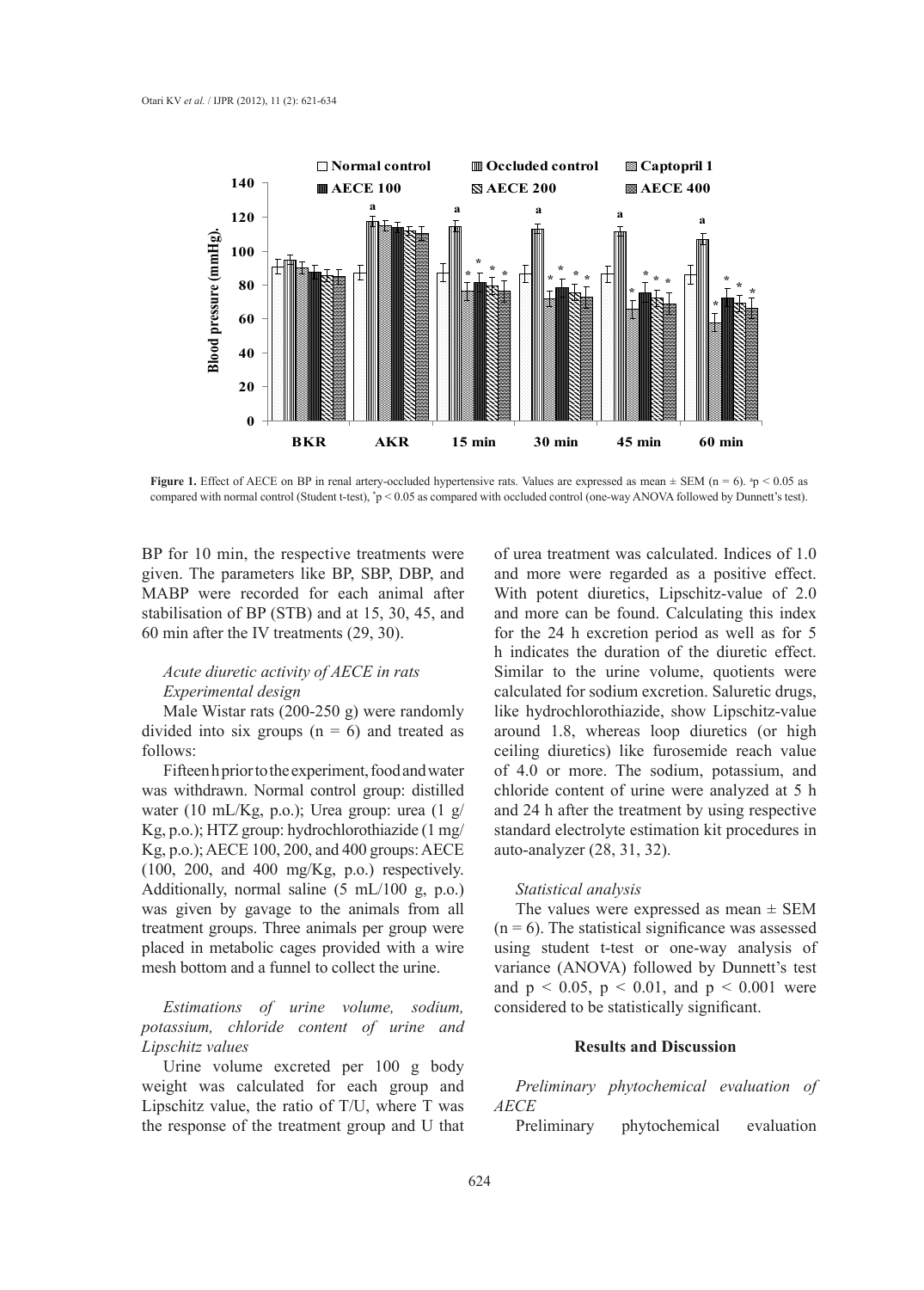

**Figure 2.** Effect of AECE on SBP in renal artery-occluded hypertensive rats. Values are expressed as mean  $\pm$  SEM (n = 6).  $n_p < 0.05$  as compared with normal control (Student t-test), \* p < 0.05 as compared with occluded control (one-way ANOVA followed by Dunnett's test).

revealed the presence of carbohydrate, saponins, tannins, and flavonoids in AECE.

## *Acute oral toxicity study (AOT)*

The animals treated with AECE did not show any signs of toxicity and mortality during the first 24 h and up to 14 days after the administration of a limit dose of 2000 mg/Kg. Furthermore, there was not any change in the skin, fur, eyes, mucous membranes, respiratory, circulatory, autonomic, central nervous system, somatomotor activity and behavior pattern of the animals. Hence, for the further pharmacological studies doses selected were 100, 200, and 400 mg/Kg for oral and 10, 20, and 40 mg/Kg for intravenous administration.

## *Effect of AECE in renal artery-occluded hypertensive rats*

Removal of bulldog clamp showed a



**Figure 3.** Effect of AECE on DBP in renal artery-occluded hypertensive rats. Values are expressed as mean  $\pm$  SEM (n = 6).  $n_p < 0.05$  as compared with normal control (Student t-test), \* p < 0.05 as compared with occluded control (one-way ANOVA followed by Dunnett's test).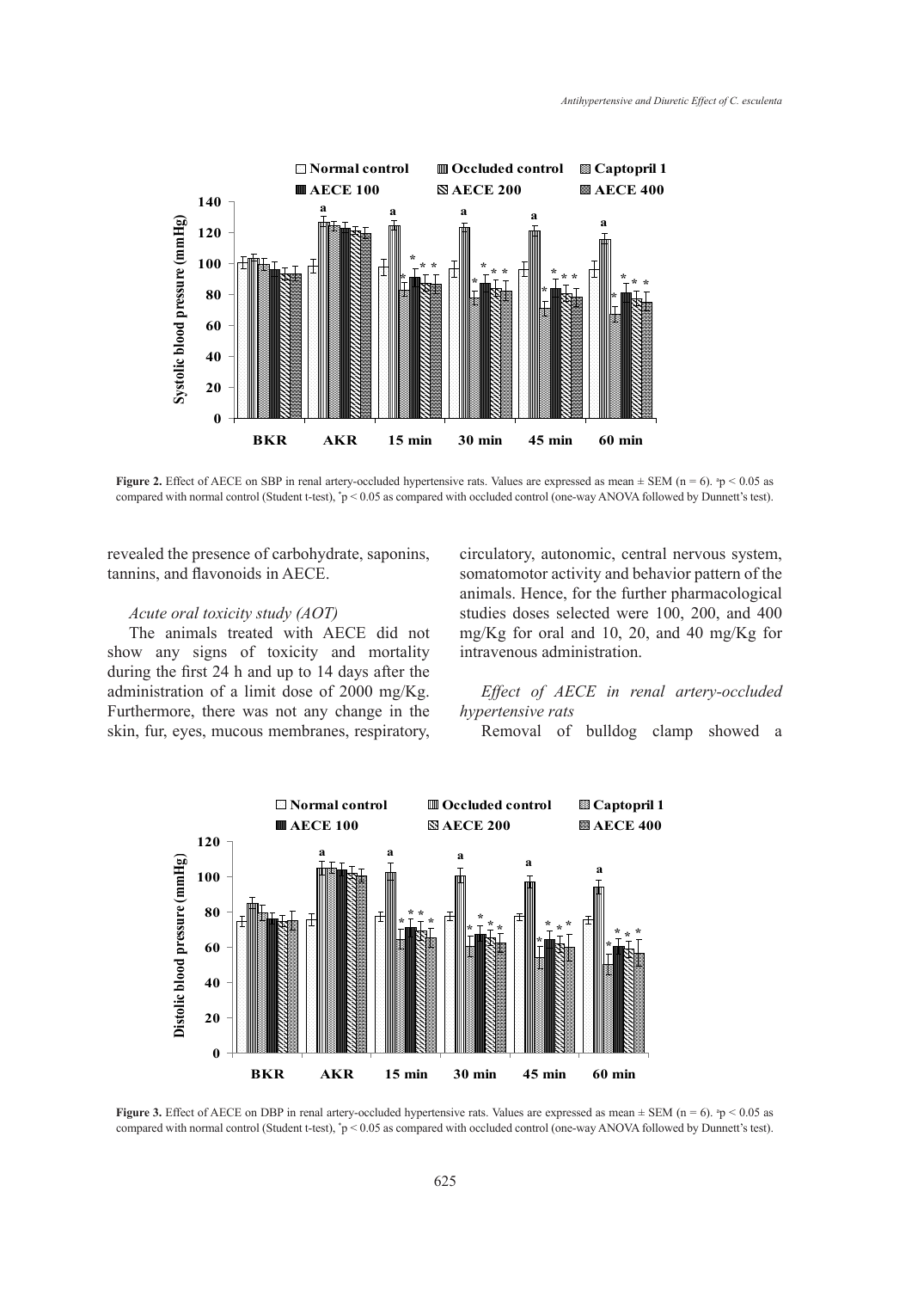

**Figure 4.** Effect of AECE on MABP in renal artery-occluded hypertensive rats. Values are expressed as mean  $\pm$  SEM (n = 6).  $^{10}$   $\approx$  0.05 as compared with normal control (Student t-test), \* p < 0.05 as compared with occluded control (one-way ANOVA followed by Dunnet's test).

significant ( $p \leq 0.05$ ) increase in BP, SBP, DBP, and MABP in occluded control group as compared with normal control group. Treatment with AECE (100, 200, and 400 mg/ Kg/day, p.o.) for six weeks and (10, 20, and 40 mg/Kg, IV) on the day of experiment showed significant ( $p \leq 0.05$ ) and dose dependent decrease in BP, SBP, DBP, and MABP at different time intervals when compared with occluded control group. Captopril (1 mg/Kg, IV) showed significant ( $p < 0.05$ ) reduction in BP, SBP, DBP, and MABP as compared with occluded control (Figures 1-4).

## *Effect of AECE on noradrenaline-induced hypertension in rats*

The administration of noradrenaline (NA) showed significant ( $p < 0.05$ ) increase in BP, SBP, DBP, and MABP as compared with normal control group. The treatment with AECE (20 and 40 mg/Kg, IV) showed significant ( $p < 0.05$ ) and dose dependent decrease in BP, SBP, DBP, and MABP at 15 to 60 min as compared with NA group. AECE (10 mg/Kg, IV) showed insignificant effects in



**Figure 5.** Effect of AECE on BP in noradrenaline-induced hypertension in rats. Values are expressed as mean  $\pm$  SEM (n = 6).  $\degree$ p < 0.05 as compared with normal control (Student t-test), \* p < 0.05 as compared with NA group (one-way ANOVA followed by Dunnet's test).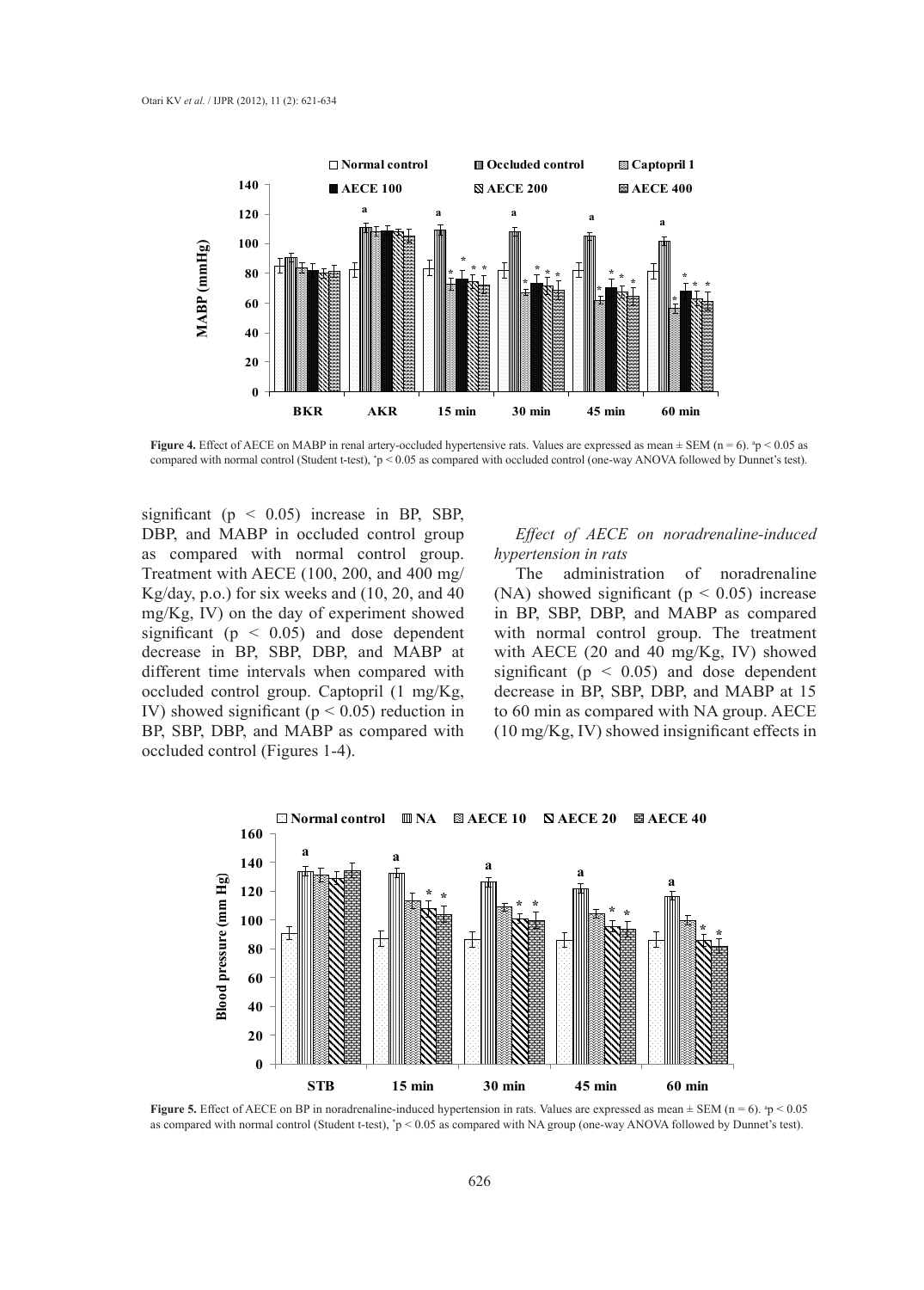

**Figure 6.** Effect of AECE on SBP in noradrenaline-induced hypertension in rats. Values are expressed as mean  $\pm$  SEM (n = 6).  $p < 0.05$ as compared with normal control (Student t-test), \* p < 0.05 as compared with NA group (one-way ANOVA followed by Dunnett's test).

## this regard (Figure 5-8). *Acute diuretic activity of AECE in rats Urine volume*

The administration of urea (1 g/Kg, p.o.) and hydrochlorothiazide (10 mg/Kg, p.o.) showed a significant ( $p < 0.01$  and  $p < 0.001$  respectively) increase in urine volume as compared with normal control group at 5 and 24 h.

The administration of AECE (200 and 400 mg/Kg) showed significant ( $p < 0.05$  and  $p <$ 0.01 respectively) increase in urine volume as compared with normal control group at 5 h. AECE (100 mg/Kg) showed insignificant effects in this regard.

The administration of AECE (400 mg/Kg) showed significant ( $p < 0.05$ ) increase in urine volume when compared with normal control group at 24 h. AECE (100 and 200 mg/Kg) showed insignificant effects in this regard (Figure 9).

#### *Sodium content*

The administration of urea (1 g/Kg, p.o.) and hydrochlorothiazide (10 mg/Kg, p.o.)



**Figure 7.** Effect of AECE on DBP in noradrenaline-induced hypertension in rats. Values are expressed as mean  $\pm$  SEM (n = 6).  $\degree$ p < 0.05 as compared with normal control (Student t-test), \* p < 0.05 as compared with NA group (one-way ANOVA followed by Dunnett's test).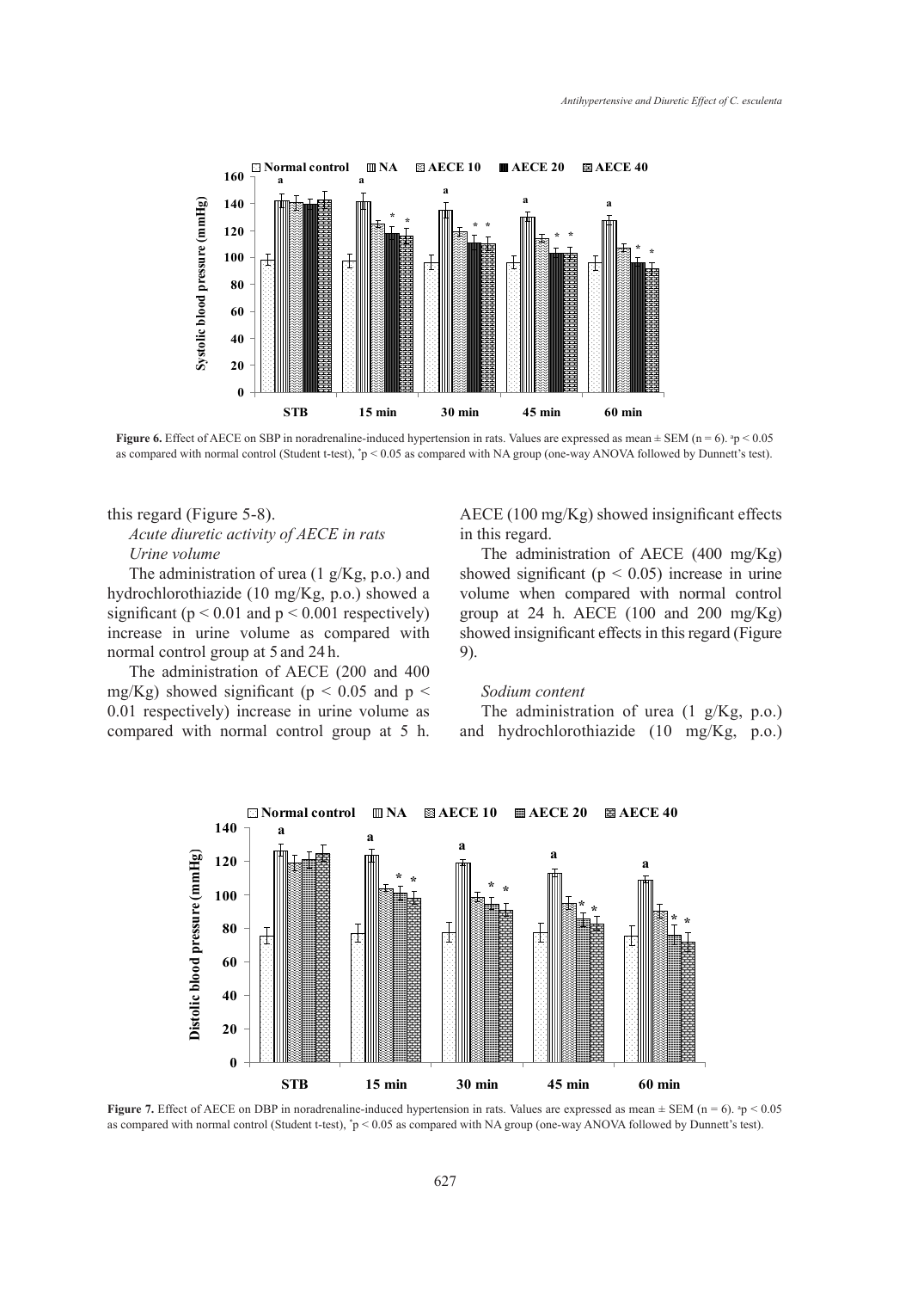

**Figure 8.** Effect of AECE on MABP in noradrenaline-induced hypertension in rats. Values are expressed as mean  $\pm$  SEM (n = 6).  ${}^{a}p$  < 0.05 as compared with normal control (Student t-test),  $p < 0.05$  as compared with NA group (one-way ANOVA followed by Dunnett's test).

showed significant ( $p \leq 0.001$ ) increase in sodium content of urine as compared with the normal control group at 5 h. The administration of AECE (200 and 400 mg/Kg, p.o.) showed significant ( $p < 0.05$  and  $p < 0.01$  respectively) increase in sodium content of urine as compared with normal control group at 5 h.

The administration of urea (1 g/Kg, p.o.) and hydrochlorothiazide (10 mg/Kg, p.o.) showed significant ( $p \le 0.01$  and  $p \le 0.001$ respectively) increase in sodium content of urine as compared with normal control group at 24 h. The administration of AECE (200 and 400 mg/ Kg, p.o.) showed significant ( $p < 0.05$ ) increase in sodium content of urine as compared with normal control group at 24 h. AECE 100 mg/Kg showed insignificant effects in this regard at 5 h and 24 h (Figure 10).

## *Chloride content*

The administration of urea (1 g/Kg, p.o.) and hydrochlorothiazide (10 mg/Kg, p.o.) showed significant ( $p \le 0.01$  for both) increase in chloride content of urine as compared with the normal control group at 5 h. The administration of AECE (200 and 400 mg/Kg, p.o.) showed



**Figure 9.** Effect of AECE on urine volume. Values are expressed as mean  $\pm$  SEM (n = 6).  $\gamma$   $\approx$  0.05,  $\gamma$   $\gamma$   $\approx$  0.001,  $\gamma$   $\approx$  0.001 as compared with normal control (one-way ANOVA followed by Dunnett's test).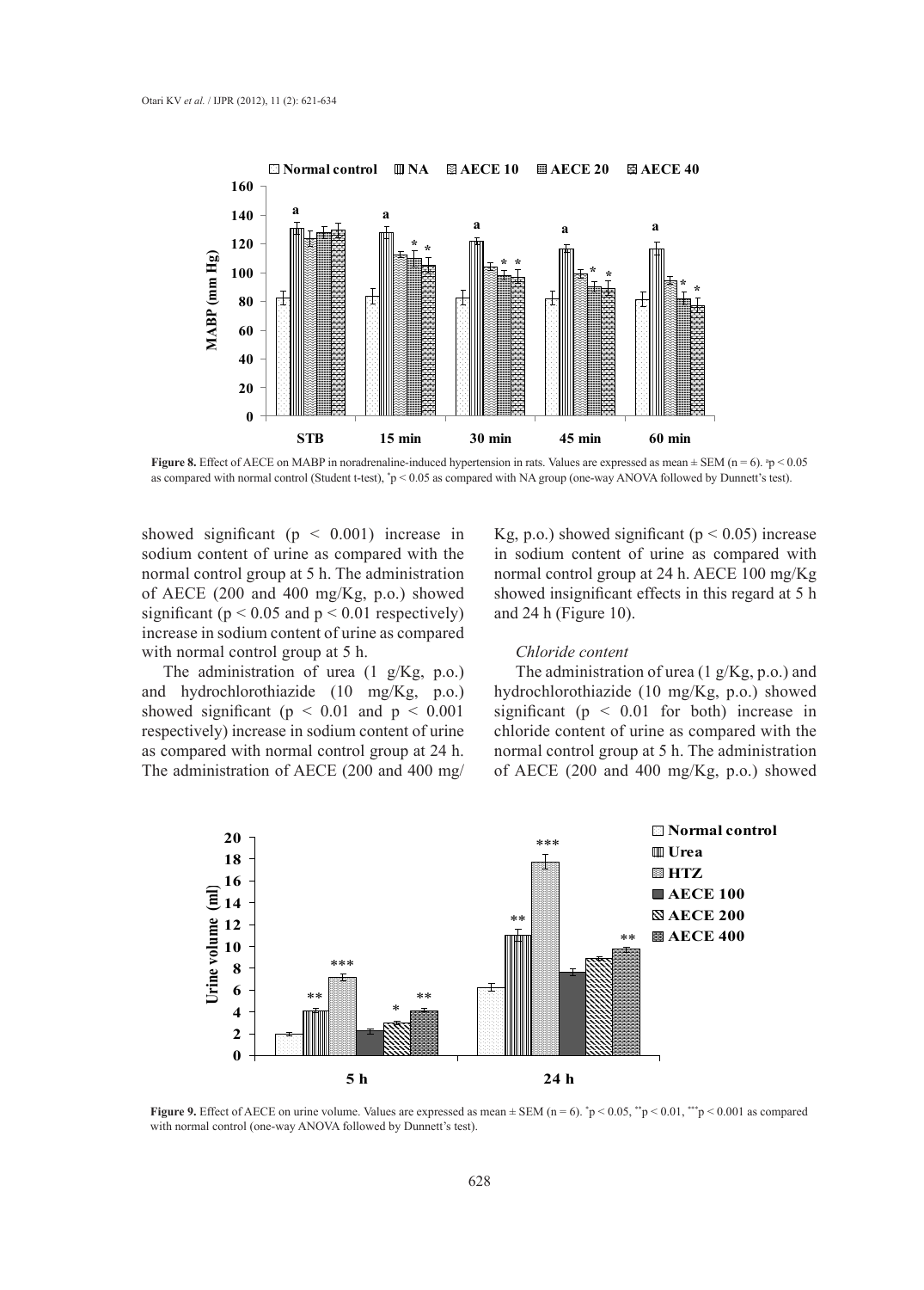

**Figure 10.** Effect of AECE on sodium content of urine. Values are expressed as mean  $\pm$  SEM (n = 6).  $\frac{*}{p}$   $\leq$  0.05,  $\frac{*}{p}$   $\leq$  0.01,  $\frac{**}{p}$   $\leq$  0.001 as compared with normal control (one-way ANOVA followed by Dunnett's test).

significant ( $p < 0.05$  and  $p < 0.01$  respectively) increase in chloride content of urine as compared with the normal control at 5 h.

The administration of urea (1 g/Kg, p.o.) and hydrochlorothiazide (10 mg/Kg, p.o.) showed significant ( $p \leq 0.01$ ) increase in chloride content of urine as compared with the normal control group. AECE (200 and 400 mg/Kg, p.o.) showed significant ( $p < 0.05$ ) increase in chloride content of urine as compared with normal control group at 24 h. AECE (100 mg/ Kg) showed insignificant effects in this regard at 5 and 24 h (Figure 11).

#### *Potassium content*

The administration of urea (1 g/Kg, p.o.) and hydrochlorothiazide (10 mg/Kg, p.o.) showed significant ( $p < 0.01$  and  $p < 0.001$  respectively) increase in potassium content of urine as compared with the normal control group at 5 h and 24 h. The administration of AECE (400 mg/ Kg, p.o.) showed significant ( $p < 0.05$ ) increase in potassium content of urine as compared with the normal control at 5 h and 24 h. The administration of AECE (200 and 400 mg/Kg, p.o.) showed significant ( $p < 0.05$ ) increase in potassium content of urine as compared with the



**Figure 11.** Effect of AECE on chloride content of urine. Values are expressed as mean  $\pm$  SEM (n = 6).  $\frac{*}{p}$  < 0.05,  $\frac{*}{p}$  < 0.01,  $\frac{**}{p}$  < 0.001 as compared with the normal control (one-way ANOVA followed by Dunnett's test).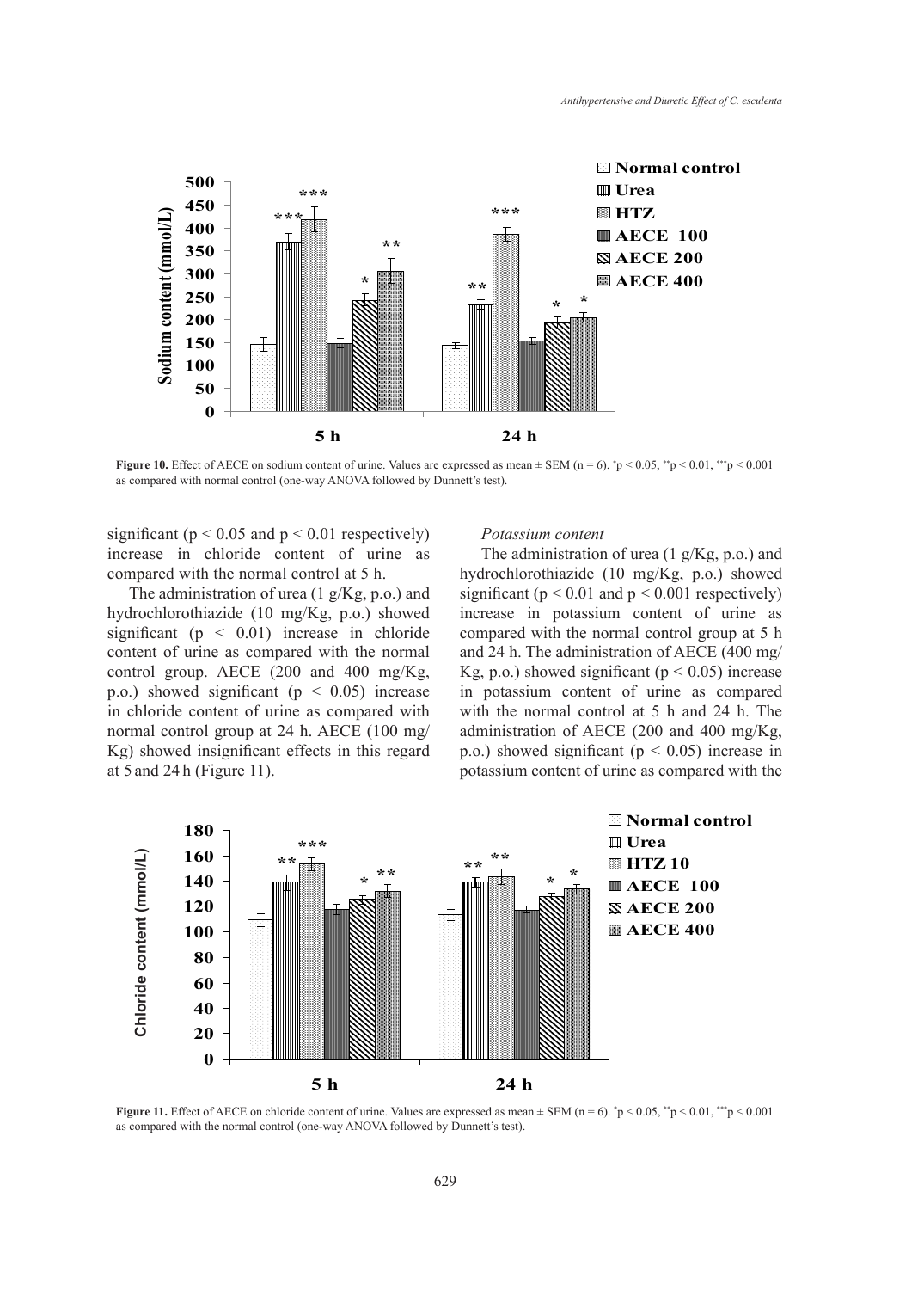

**Figure 12.** Effect of AECE on potassium content of urine. Values are expressed as mean  $\pm$  SEM (n = 6).  $\gamma$   $> 0.05$ ,  $\gamma$   $\gamma$   $> 0.01$ ,  $\gamma$   $\gamma$   $> 0.001$ as compared with the normal control (one-way ANOVA followed by Dunnett's test).

normal control group at 24 h. AECE (100 mg/ Kg) showed insignificant effects in this regard at 5 h and 24 h (Figure 12).

#### *Lipschitz values*

administration of AECE (400 mg/Kg, p.o.), but not (100 and 200 mg/Kg, p.o.) showed a positive diuretic effect at 5 h, as evident from the Lipschitz value for the urine volume. AECE, at all tested doses, did not show positive diuretic effect at 24 h. Furthermore, the administration of AECE, at all tested doses, did not found to be saluretic, loop diuretic, or high ceiling diuretic, as evident from the Lipschitz value for sodium excretion (Table 1).

## **Discussion**

Two kidney one clamp (2K1C) model, which mimics the renal artery constriction as in humans, was used in the present study (33). Acute renal hypertension in rats can be induced through clamping the renal artery for 4 h that leads to the kidney ischemia and causes elevation of BP by the activation of the rennin-angiotensin system. After the reopening of vessels, the accumulated rennin is released into the circulation (25). Renin acts on the angiotensinogen to form angiotensin I which is then converted to angiotensin II by angiotensin-converting enzyme (ACE). ACE also catalyzes inactivation of the vasodilator

bradykinin (33, 34).

Angiotensin II causes the activation of  $AT_1$  and  $AT_2$  receptors, stimulation of adrenal cortex to secrete aldosterone, and inhibition of prostaglandin synthesis which is secondary but also relevant (35). It causes constriction of arterioles so that the peripheral resistance increases and thus the BP. In addition, angiotensin II causes the constriction of afferent arterioles in the kidney, so that the glomerular filtration reduces this result in retention of water and salts. Additionally, aldosterone increases the reabsorption of sodium from the renal tubules that increases the volume of ECF, which in-turn increases the BP (1). It has been suggested that most of the changes in 2K1C model affecting the hemodynamic and structural alterations are caused through the increased ACE activity and generation of angiotensin II (33). ACE inhibitors have a potent antihypertensive effect in both human and animal (36). Captopril, used as a reference standard, inhibits the ACE and also causes the depression of baroreceptor sensitivity which reduces the activity of vasomotor center, leading to the reduction of vasopressor effect (27).

Despite understanding that BP remains a strong modifiable risk factor for the cardiovascular (CVS) morbidity, the increasing incidence of stroke, renal disease, and heart failure (HF) suggests that the control of BP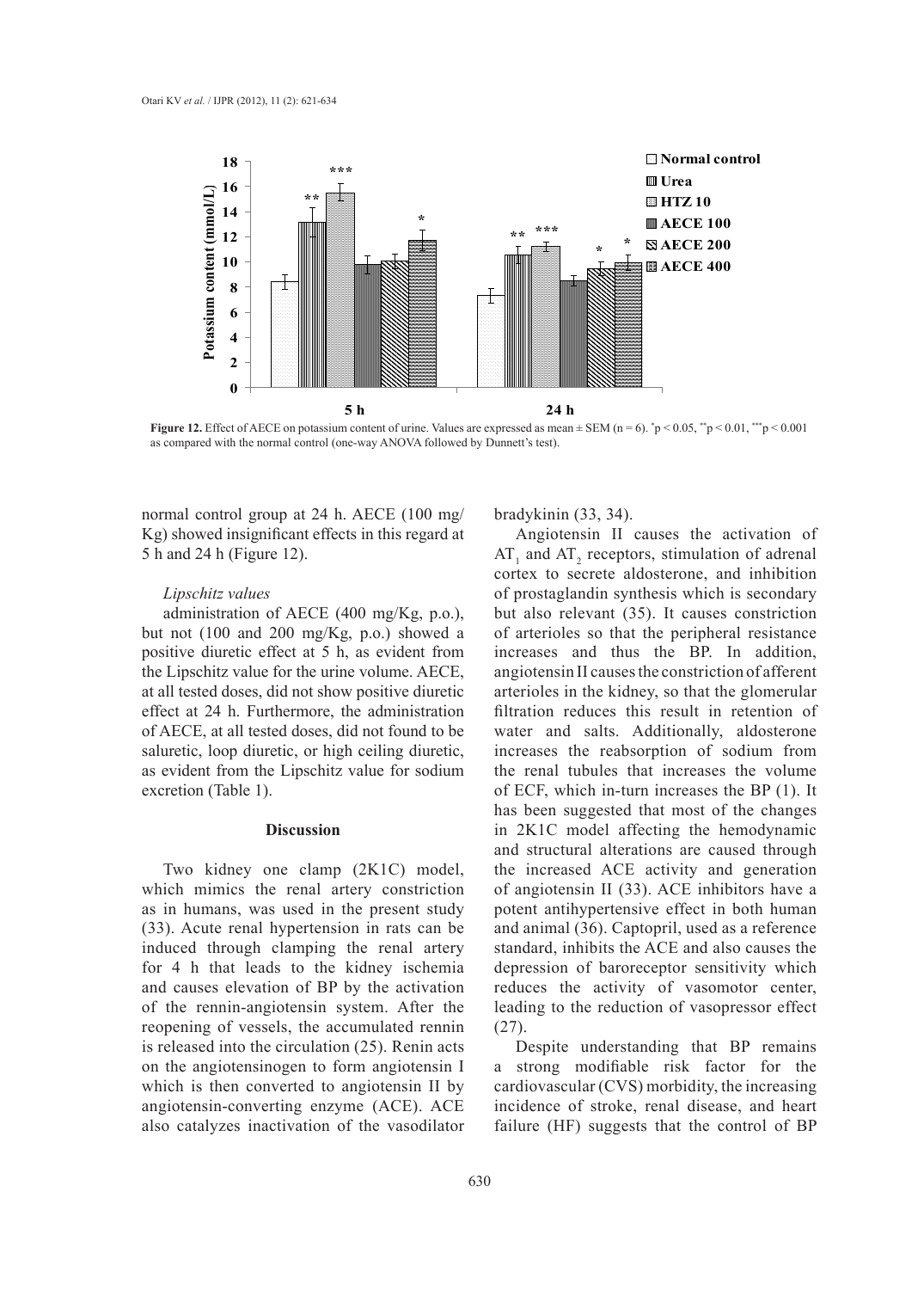| Group                 | Lipschitz values $(T/U)$ |                 |                      |      |
|-----------------------|--------------------------|-----------------|----------------------|------|
|                       | For urine volume         |                 | For sodium excretion |      |
|                       | 5 h                      | 24 <sub>h</sub> | 5h                   | 24 h |
| <b>Normal control</b> |                          |                 | -                    |      |

**Urea** - - **- - HTZ** 1.72 1.61 1.53 1.64 **AECE 100** 0.54 0.69 0.40 0.65 **AECE 200** 0.72 0.80 0.68 0.82 **AECE 400** 1.00 0.88 0.82 0.87

**Table 1.** Lipschitz values.

has been inadequate. The isolated systolic hypertension (ISH), *i.e*. SBP >140 mmHg with  $DBP < 90$  mmHg (37) and prehypertension, particularly high normal BP (SBP of 130 to 139 or DBP of 85 to 89 mmHg) is associated with an increased risk of cardiovascular disease (CVD) mortality. Prehypertension SBP is a most relevant parameter in coronary heart disease (CHD). It appears that DBP and MABP may be slightly more informative in predicting stroke mortality and SBP and MABP, in predicting CHD mortality. Hypertension and higher levels of individual BP parameters including SBP, DBP, and MABP were positively associated with all-cause, stroke, and CHD mortality (38). Hence in the present study, BP, SBP, DBP and MABP were evaluated.

In the present study, the occlusion of renal artery induced hypertension in rats, as it is evident from the significant increase in BP, SBP, DBP, and MABP, in occluded control group as compared to the normal control group. The renal artery occlusion-induced hypertension in rats was significantly and dose-dependently decreased after the treatment with AECE at different time intervals as compared with the occluded control group. Captopril produced significant reduction in BP, SBP, DBP, and MABP as compared to the occluded control group.

Noradrenaline (NA), a sympathomimetic drug, has strong agonistic activity on  $\alpha_1$ ,  $\alpha_2$ ,  $\beta$  adrenergic receptors but it lacks activity on  $\beta_2$  receptor. NA shows hypertensive action through increasing the vascular tone, total peripheral resistance, and coronary blood flow. NA causes vasoconstriction as a result of its

*α*-agonistic activity. It consequently increases the peripheral vascular resistance in most vascular beds and decreases the renal blood flow causing a raise in both SBP and DBP. The cardiac output is either unchanged or slightly affected. NA-induced reflex cardioinhibition leads to an increase in the reflex vagal activity that decreases the rate and force of the heart beat, which in-turn antagonizes the weak *β* stimulating effect of NA in heart (39, 40). NA has little or no action on the basic ventricular pacemaker. As compared with epinephrine and isoprenaline, NA shows little or no effect on cardiac rhythmicity. The infusion of NA increases systolic, diastolic, and usually pulse pressure (39, 41-43).

In the present study, the administration of NA (1 µg/Kg) showed significant increase in BP, SBP, DBP, and MABP as compared to the normal control group, which was significantly decreased after the treatment with AECE at doses of 200 and 400 mg/Kg. Hence, the results of present study revealed that the antihypertensive effect of AECE may be due to the vasodilation.

Herbal plants used as diuretics in traditional medicinal system might be useful in the treatment of hypertension (9). One of the primary functions of kidneys is to regulate Na+ and water excretions, and consequently, they play a dominant role in the long-term control of BP (39, 44). Diuretics act within the kidney and promote the loss of fluid from the body. To be clinically effective, however, such compounds must induce the loss of sodium. This helps to reduce the volume of blood circulating through the cardiovascular system (45).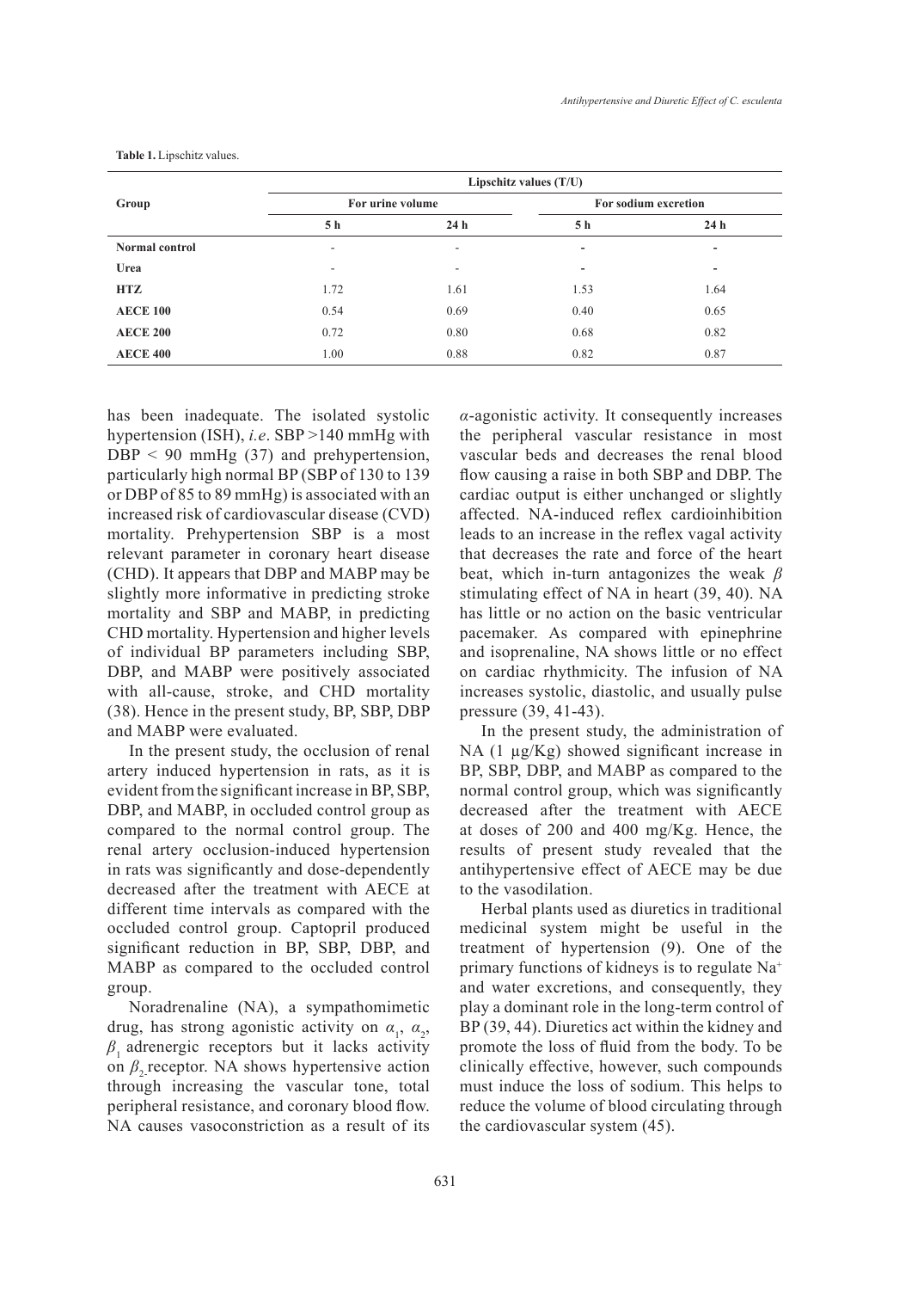In the present study, AECE at a dose of 400 mg/Kg showed positive diuretic activity at only 5 h, as evident from the Lipschitz values for urine volume. Furthermore, AECE at 200 and 400 mg/Kg showed significant increase in sodium and chloride content of urine at 5 h and sodium, potassium and chloride content of urine at 24 h. From the Lipschitz value for the sodium excretion AECE, at all tested doses, did not prove to be saluretic, loop diuretic, or high ceiling diuretic. Hence, the results revealed the weak diuretic activity of AECE with a shorter duration of action at a higher tested dose.

The preliminary phytochemical investigations in the present study revealed the presence of flavonoids, saponins, alkaloids, and tannins in AECE. The presence of flavonoids such as vitexin, isovitexin, orientin, isoorientin, schaftoside, isoschaftoside (15) luteolin and apigenin (17) in the plant has been previously reported. The flavonoids vitexin and isovitexin showed *in-vitro* inhibition of ACE activity (20). The *in-vitro* and *in-vivo* hypotensive effect of vitexin was reported earlier (21). The isoorientin showed myolytic activity on uterine smooth muscle that may be due to the inhibition of phosphodiesterase which consequently increases the cellular concentration of cyclic nucleotides which may causes vasodilation (22). Orientin, isoorientin, vitexin inhibits ACE (46). Vitexin and vitexin rhamnoside may also have  $β$ -blocking, Ca<sup>2+</sup> channel blocking, and diuretic effects (23).

The results of the present study were suggested that the flavonoids present in AECE may be responsible for the antihypertensive and weak diuretic effects. The observed antihypertensive effect was possibly due to the inhibition of ACE, functioning as an antagonist at vascular  $\alpha$ -receptors, inhibition of phosphodiesterase or the direct action on vascular endothelium to increase the release of EDRF, and thereby, producing the vasodilation. AECE may by inhibiting ACE produce diuretic effect which can be further contributed to its antihypertensive effect. Further studies are necessary to be performed for the purification, isolation and characterization of the phytoconstituents responsible for the antihypertensive and diuretic effect and to

explore the exact mechanism of the action.

## **Acknowledgement**

Sincere thanks to RD's College of Pharmacy, Bhor, Maharashtra (India)-412206 for providing necessary facilities required for this research.

#### **References**

- Sembulingam K and Sembulingam P. (eds.) *Essentials*  (1) *of Medical Physiology*. 3rd ed. Jaypee Brothers Medical Publishers (P) Ltd., New Delhi (2005) 492-513.
- (2) Anderson GF and Chu E. Expanding priorities: confronting chronic disease in countries with low income. *N. Engl. J. Med*. (2007) 356: 209-211.
- (3) Goyal D and MacFadyen RJ. Perception of symptoms in hypertensive patients and the relevance to the application of anti-hypertensive drug therapy. *Curr. Pharm. Des.* (2006) 12: 1557-1565.
- (4) Yeh CT, Huang WH and Yen GC. Antihypertensive effects of Hsian-tsao and its active compound in spontaneously hypertensive rats. *J. Nutr. Biochem.* (2008) 20: 866-875.
- Testa MA. Quality of life during antihypertensive therapy: (5) techniques for clinical assessment and evaluation. *Br. J. Clin. Pharmacol.* (1987) 23: 9S-13S.
- (6) Hong F, Ming L, Yi S, Zhanxia L, Yongquan W and Chi L. The antihypertensive effect of peptides: A novel alternative to drugs. *Peptides* (2008) 29: 1062-1071.
- Qian ZJ, Jung WK, Lee SK, Byun HG and Kim SK. Antihypertensive effect of an angiotensin I-converting enzyme inhibitory peptide from bullfrog (*Rana catesbeiana* Shaw) muscle protein in spontaneously hypertensive rats. *Process Biochem.* (2007) 42: 1443-1448. (7)
- VN Patel VN and Yahyavi H and Arabian M. (8) Antispasmodic activity of onion (Allium cepa L.) peel extract on rat ileum. *Iranian J. Pharm. Res*. (2008) 7: 155-159.
- Maghrani M, Zeggwagh NA, Haloui M and Eddouks (9) M. Acute diuretic effect of aqueous extract of *Retama raetam* in normal rats. *J. Ethnopharmacol.* (2005) 99: 31-33.
- (10) Ching FP, Omogbai EKI, Okpo SO and Ozolua RI. Antiinflammatory activity of aqueous extract of *Stereospermum kunthianum* (Cham, Sandrine Petit) stem bark in rats. *Indian J. Pharma. Sci.* (2009) 71: 106-110.
- (11) Catherwood DJ, Savage GP, Mason SM, Scheffer JJ and Douglas JA. Oxalate content of cormels of Japanese taro (*Colocasia esculenta* (L.) Schott) and the effect of cooking. *J. Food Comp. Anal.* (2007) 20: 147-151.
- (12) Biren NS, Nayak BS, Bhatt SP, Jalalpure SS and Seth AK. The anti-inflammatory activity of *Colocasia esculenta*. *Saudi Pharm. J.* (2007) 15: 228-232.
- Boban PT, Nambisan B and Sudhakaran PR. (13) Hypolipidaemic effect of chemically different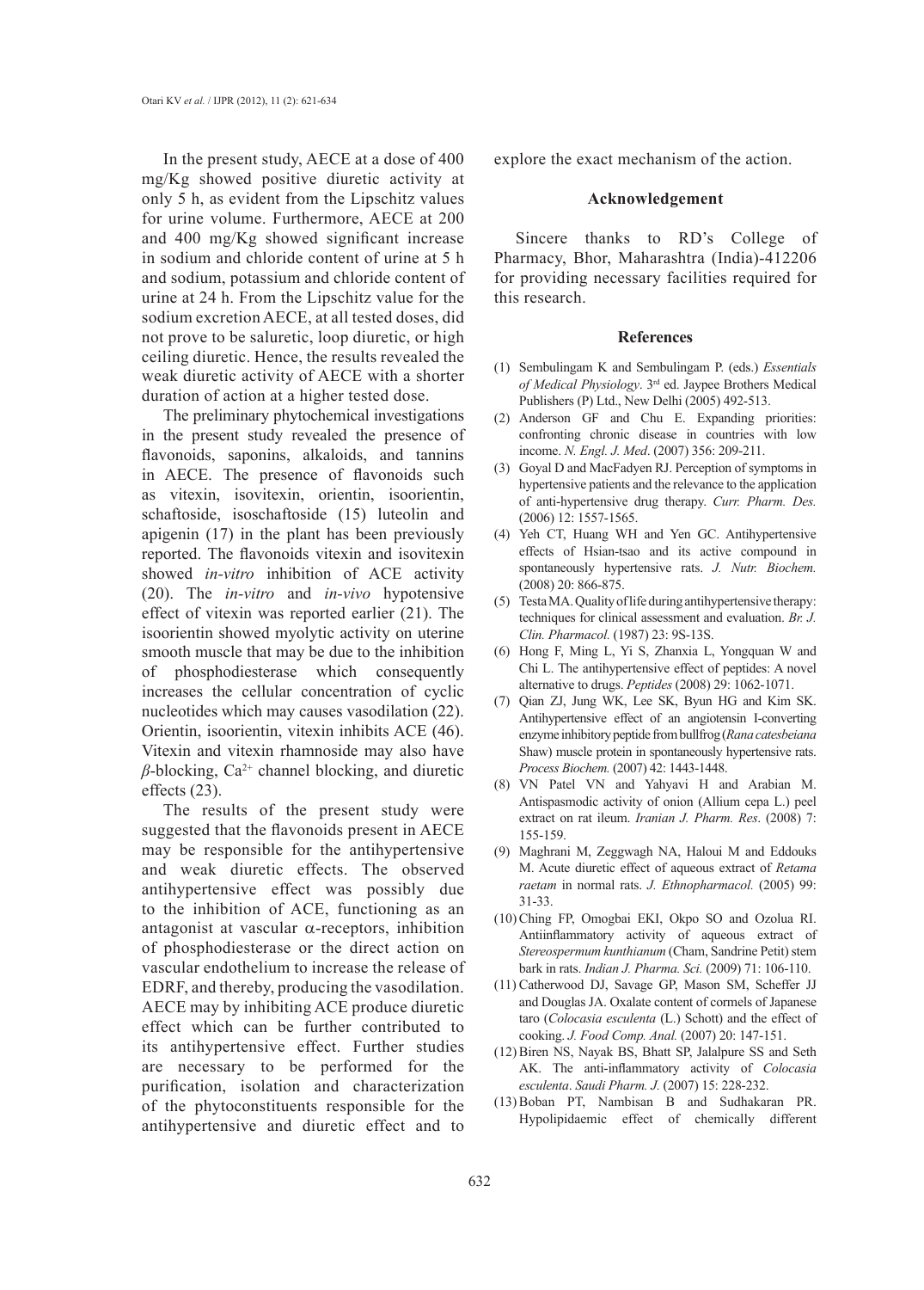mucilages in rats: a comparative study. *Br. J. Nutr.* (2006) 96: 1021-1029.

- $(14)$  Brown AC and Jadus MR. Anticancer effect of Poi on adenomacancer cell *in- vitro*. *Phytother. Res.* (2005) 19: 767-771.
- (15) Abraham CN, Yoshinori K and Masakuri T. Flavonoid glycosides in the shoot system of Okinawa Tamu. *Food Chem.* (2009) 7: 1-6.
- (16) Nair RT, Kalariya T and Chandra S. Antibacterial activity of some selected Indian medicinal flora. *Turk. J. Biol.* (2005) 29: 41-47.
- (17) Khare CP. *Indian Medicinal Plants*. 1<sup>st</sup> ed. Springer-Verlag Heidelberg, India (2007) 167-208.
- (18) Huang AS, Titchenal CA and Meilleur BA. Nutrient composition of taro corm and breaefruit. *J. Food Comp. Anal.* (2000) 13: 859-864.
- (19) Miyasaka SC, Hamasaki RT and Pena RS. Nutrient deficiencies and excesses in taro. *Soil Crop. Manage.* (2002) 1-14.
- (20) Ninahuaman MFML, Souccar C, Lapa AJ and Lima-Landman MTR. ACE activity during the hypotension produced by standardized aqueous extract of *Cecropia glaziovii* sneth: A comparative study to captopril effects in rats. *Phytomedicine* (2007) 14: 321-327.
- (21) Ragone MI, Sella M, Conforti P, Volonte MG and Consolini AE. The spasmolytic effect of *Aloysia citriodora*, Palau (South Americancedron) is partially due to its vitexin but not isovitexin on rat duodenums. *J*. *Ethnopharmacol.* (2007) 113: 258-266.
- $(22)$  Afifi FU, Khalil E and Abdalla S. Effect of isoorientin isolated from *Arum palaestinum* on uterine smooth muscle of rats and guinea pigs. *J. Ethnopharmacol.* (1999) 65: 173-177.
- (23) Houston MC. Nutraceuticals, vitamins, antioxidants, and minerals in the prevention and treatment of hypertension. *Prog. Cardiovasc. Dis.* (2005) 47: 396-449.
- (24) Khandelwal KR. Practical Pharmacognosy: Techniques and Experiments. 6<sup>th</sup> ed. Nirali Prakashan, Pune (2006) 149-156.
- (25) Sakat SS, Wankhede SS, Juvekar AR, Mali VL and Bodhankar SL. Antihypertensive effect of aqueous extract of *Elaeocarpus ganitrus* Roxb. seeds in renal artery occluded hypertensive rats. *Int. J. Pharmtech. Res.* (2009) 1: 779-782.
- (26) OECD guideline for testing of chemicals. *Acute Oral Toxicity – Acute Toxic Class Method No. 423.* CPCSEA guidelines, Section 15 of the Prevention of Cruelty to Animals Act, 1960, Ministry of environment and forest (AWD), Government of India (2001).
- (27) Ofem OE, Eno AE, Imoru J, Nkanu E, Unoh F and Ibu JO. Effect of crude aqueous leaf extract of *Viscum album* (mistletoe) in hypertensive rat. *Indian J. Pharmacol.* (2007) 39: 15-19.
- (28) Vogel HG, Vogel WH, Scholkens BA, Sandow J, Muller G and Vogel WF. *Drug Discovery and Evaluation: Pharmacological Assays*. 2nd ed. Springer-Verlag, Berlin (2002) 323-326.
- (29) Jabeen Q, Bashir S, Lyoussi B and Gilani AH. Coriander fruit exhibits gut modulatory, blood pressure lowering

and diuretic activities. *J. Ethnopharmacol.* (2009) 122: 123-130.

- $(30)$  Rathod SP, Shah N and Balaraman R. Antihypertensive effect of dietary calcium and deltiazem, a calcium channel blocker on experimentally induced hypertensive rats. *Indian J. Pharmacol.* (1997) 29: 99-104.
- $(31)$  Consolini AE, Baldini OAN and Amat AG. Pharmacological basis for the empirical use of *Eugenia uniflora* L. (Myrtaceace) as hypertensive. *J. Ethnopharmacol.* (1999) 66: 33-39.
- (32) Somova LI, Shode FO, Ramnanan P and Nadar A. Antihypertensive, antiatherisclerotic and antioxidant activity of triterpenoids isolated from *Olea*, subspecies *africana* leaves. *J. Ethnopharmacol.* (2003) 84: 299-305.
- (33) Sharifi AM, Darabi R and Akbarloo N. Study of antihypertensive mechanism of *Tribulus terrestris* in 2K1C hypertensive rats: Role of tissue ACE activity. *Life Sci.* (2003) 73: 2963-2971.
- (34) Ichimura T, Hu J, Aita DQ and Maruyama S. Angiotensin I converting enzyme inhibitory activity and insulin secretion stimulative activity of fermented fish sauce. *J. Biosci. Bioeng.* (2003) 96: 496-499.
- Lima-Landman MTR, Borges ACR, Cysneiros RM, De (35) Lima TCM, Souccar C and Lapa AJ. Antihypertensive effect of a standardized aqueous extract of *Cecropia glaziovii* Sneth in rats: An *in-vivo* approach to the hypotensive mechanism. *Phytomedicine* (2007) 14: 314-320.
- (36) Mito K, Fujii M, Kuwahara M, Matsumura N, Shimizu S and Karati H. Antihypertensive effect of angiotensin I- converting enzyme inhibitory peptide derived from hemoglobin. *Eur. J. Pharmacol.* (1996) 304: 93-98.
- (37) Aronson S, Boisvert D and Lapp W. Isolated systolic hypertension is associated with adverse outcomes from coronary artery bypass grafting surgery. *Anesth. Analg.* (2002) 94: 1079-1084.
- Dorjgochoo T, Shu XO, Zhang X, Li H, Yang G, Gao (38) L, Cai H, Gao Y and Zheng W. Relation of blood pressure components and categories and allcause, stroke and coronary heart disease mortality in urban Chinese women: A population-based prospective study. *J. Hypertens*. (2009) 27: 468-475.
- (39) Barar FSK. *Essential of Pharmacotherapeutic*. 1<sup>st</sup> ed. S.S. Chand Publication, New Delhi (1999) 187-250.
- Wilson KJW. *Ross and Wilson' Anatomy and Physiology*  (40) *in Health and Illness*. 7<sup>th</sup> ed. Churchill Livingstone, Hong Kong (1990) 70-108.
- (41) Haffman BB and Lefkowitz RJ. Catecholamines, sympathomimietic drugs and adrenergic receptor antagonist. In: Beuton LL, Lazo JS and Parker KL. (eds.) *Goodman and Gilman's: the Pharmacological Basis of Therapeutics*. 11<sup>th</sup> ed. McGraw-Hill Medical Publishing Division, New York (2006) 845-866.
- (42) Tripathi KD. *Essential of Medical Pharmacology*. 5<sup>th</sup> ed. Jaypee Brothers Medical Publishers, New Delhi (2003) 119-131.
- (43) Nathanson MH and Miller H. The action of norepinephrine, epinephrine and isopropyl norepinephrine on the rhythmic function of the heart. *Circulation* (1952) 6: 238-244.